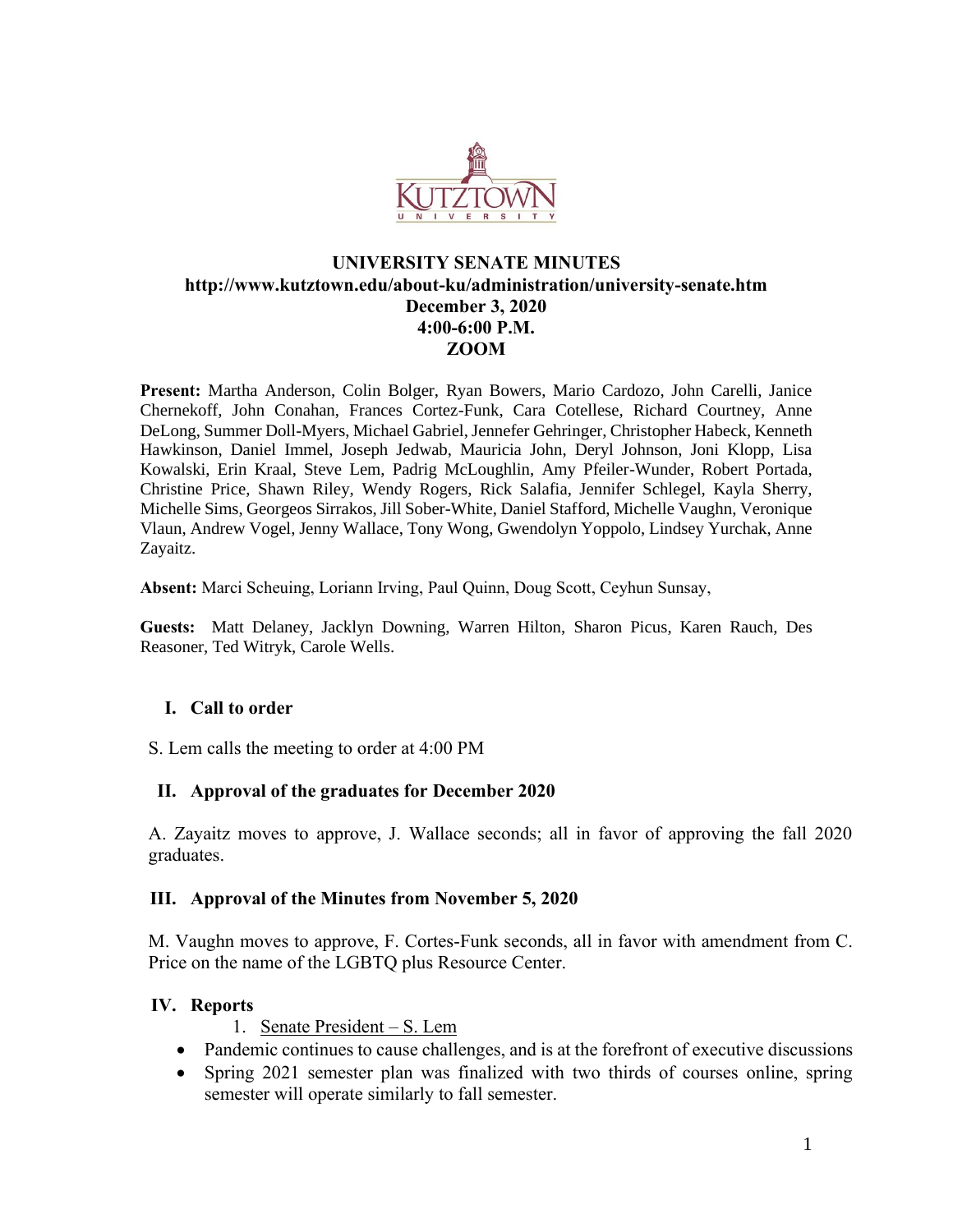- Major issue of how to handle testing given new PA Department of Health recommendations. Possible ways to test students when they return to campus were discussed. The big hold up will be legal guidelines coming from PASSHE
- Last month Senate Exec. and SGB met to discuss student concerns with spring 2021 semester plan, particularly with the modified spring break. Two bodies worked together to create a joint resolution which calls for providing students and faculty with the opportunity to use the break days for mental and physical wellness.
- Senate also met with APSCUF leadership to discuss key financial changes with the PASSHE redesign. Early reports indicate new student applications were down by 30% but the gap has steadily improved over the past few weeks. Senate and APSCUF will work closely together in the spring in an effort to navigate the pandemic.
- SPRC met and they are working to update the university strategic plan. The focus is on enrollment management, student retention, and financial sustainability.
- The Justice, Equity, Diversity and Inclusion plan is moving along under the guidance of the Commission on the Status for Minorities.
	- 2. Senate Vice President T. Wong
- New Bylaws of the Center for the Enhancement of Teaching Advisory Board

P. McLoughlin: The duties of the Advisory Board says that members should attend all meetings on a regular basis; that is a responsibility not a duty. If Senate wishes to have such a policy where if you miss regularly scheduled meetings without notice in any given semester you may be assumed to have withdrawn from the committee and will be replaced – this should be a policy passed by Senate and should not necessarily be part of the bylaws. This language should therefore be taken out of the bylaws.

T. Wong: The motion is to send it back to the committee. M. Anderson seconds. I support this motion; however, this can be difficult to manage due to the large number of committees.

G. Sirrakos: The idea sounds like over policing of the duties of each committee. Each committee should revisit bylaws and language should be encouraged regarding the removal of members if they are not meeting their responsibilities, rather than a blanket policy that will impact all committees.

S. Lem: There should be a discussion at the Senate level that can go back to committee on committees. The motion right now is to send this back to the committee to decide if this language should be modified.

T. Wong: Vote on the motion to send this back to the committees. Twenty-five vote yes, so this will be sent back to CET.

- Revision of Bylaws of the International Affairs Committee
- Listed Assistant Director of International Admissions & Services as the Permanent Chair. Added Assistant to the Associate Dean for Inclusion and Outreach and listed as the Permanent Co-Chair.

T. Wong: There is only a small revision to the bylaws for the IAC and to add Assistant to the Associate Dean.

P: McLoughlin: Motions that this be sent back to the committee as well for a lot of reasons that are editorial. All in favor.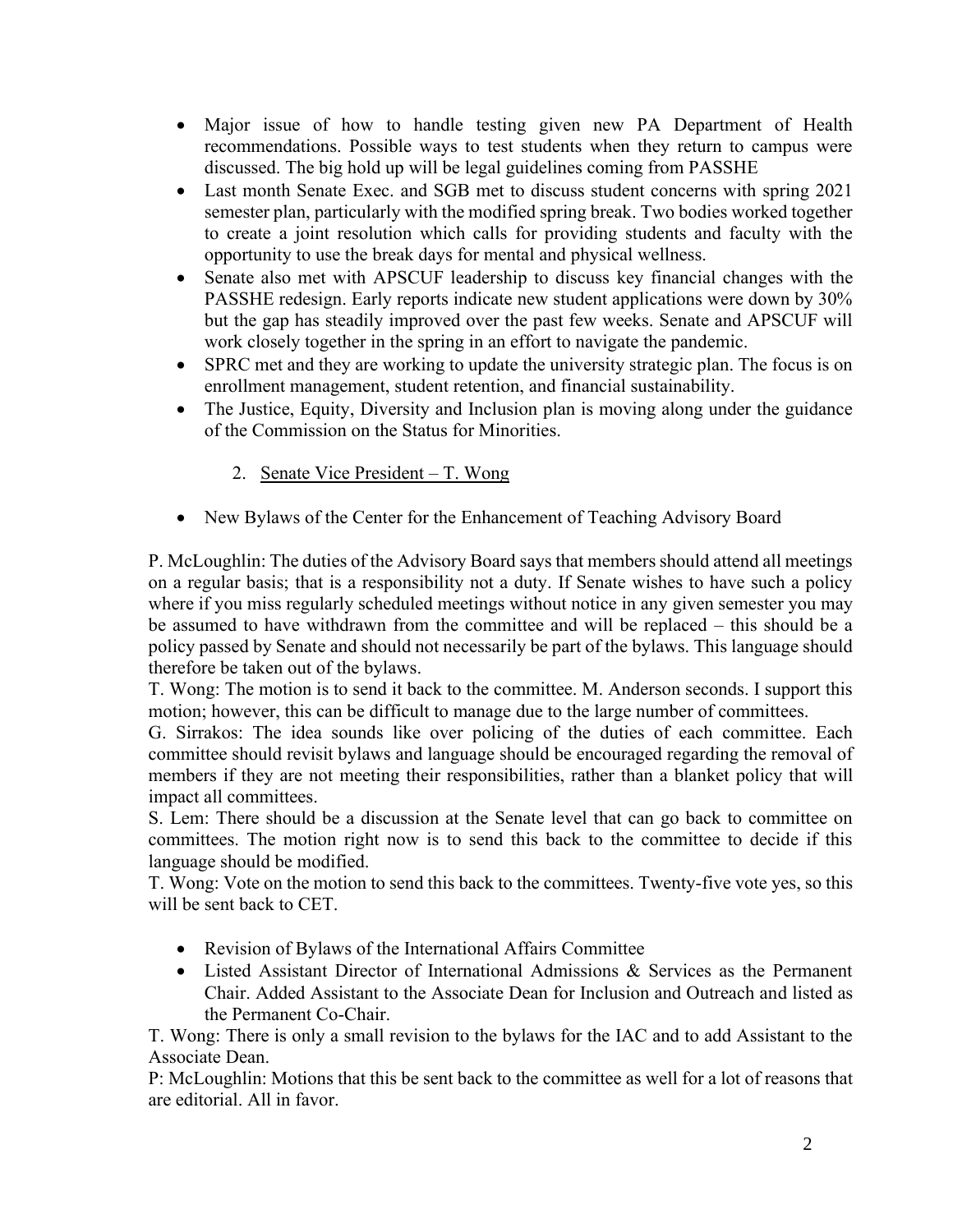3. Senate Secretary – M. John

Nominations: Nov.  $9<sup>th</sup>$  to Nov.  $20<sup>th</sup>$ ; Elections: Nov.  $30<sup>th</sup>$  to Dec.  $11<sup>th</sup>$ 

- Strategic Planning & Resources Committee: Non-Teaching Faculty representative  $-3$ years (retirement replacement) no nominations
- Strategic Planning & Resources Committee: LAS representative (spring sabbatical replacement) one nomination

# Winner: Dr. Khori Newlander

University Senate Representatives (starting Spring 2021) - Senators will be elected at December's meeting

- Center for the Enhancement of Teaching 2 years: M. Sims self-nominates; all in favor of M. Sims.
- Space Allocation Committee 2 years: P. McLoughlin and F. Cortez-Funk selfnominate. Senator McLoughlin receives the highest number of votes (18) F. Cortez-Funk (9) votes.
- Enrollment Management Committee: University Senate Representative (Sabbatical replacement Spring 2021): C. Cotellese self nominates, no other nominations; all in favor of C. Cotellese.
	- 4. University President K. Hawkinson
- We are up 3% in enrollment, up in number of applications and freshman deposits thanks to Krista Evans and Admissions for playing a key role in this.
- Congratulations to the entire KU community, faculty students, staff and local community for perseverance and hard work in getting us through this challenging semester.
- EMT has put a preliminary plan for the spring semester, additional information will be forthcoming as we receive more guidance from PASSHE.
- Approximately 475 students are scheduled to graduate; they will be honored via virtual commencement.
- Annual President's holiday part will not be held this year, but there will be some virtual cheer featuring our music department.
- Pennsylvania German Cultural Heritage Center will host its annual Christmas Farm event this Saturday from 10 AM to 4 PM – attendees will join via Facebook live
- Former Golden Bear Alumnus Craig Reynolds, a standout running back on our football team from 2015 to 2018 is currently rostered by the NFL Jacksonville Jaguars. He is the first alumni to play in the NFL since 2003.
- Congratulations to Dr. Wells who will be taking over as Interim Provost and Academic Vice President in January.
- Congratulations to Sharon Picus who is also retiring.
	- 5. University Provost A. Zayaitz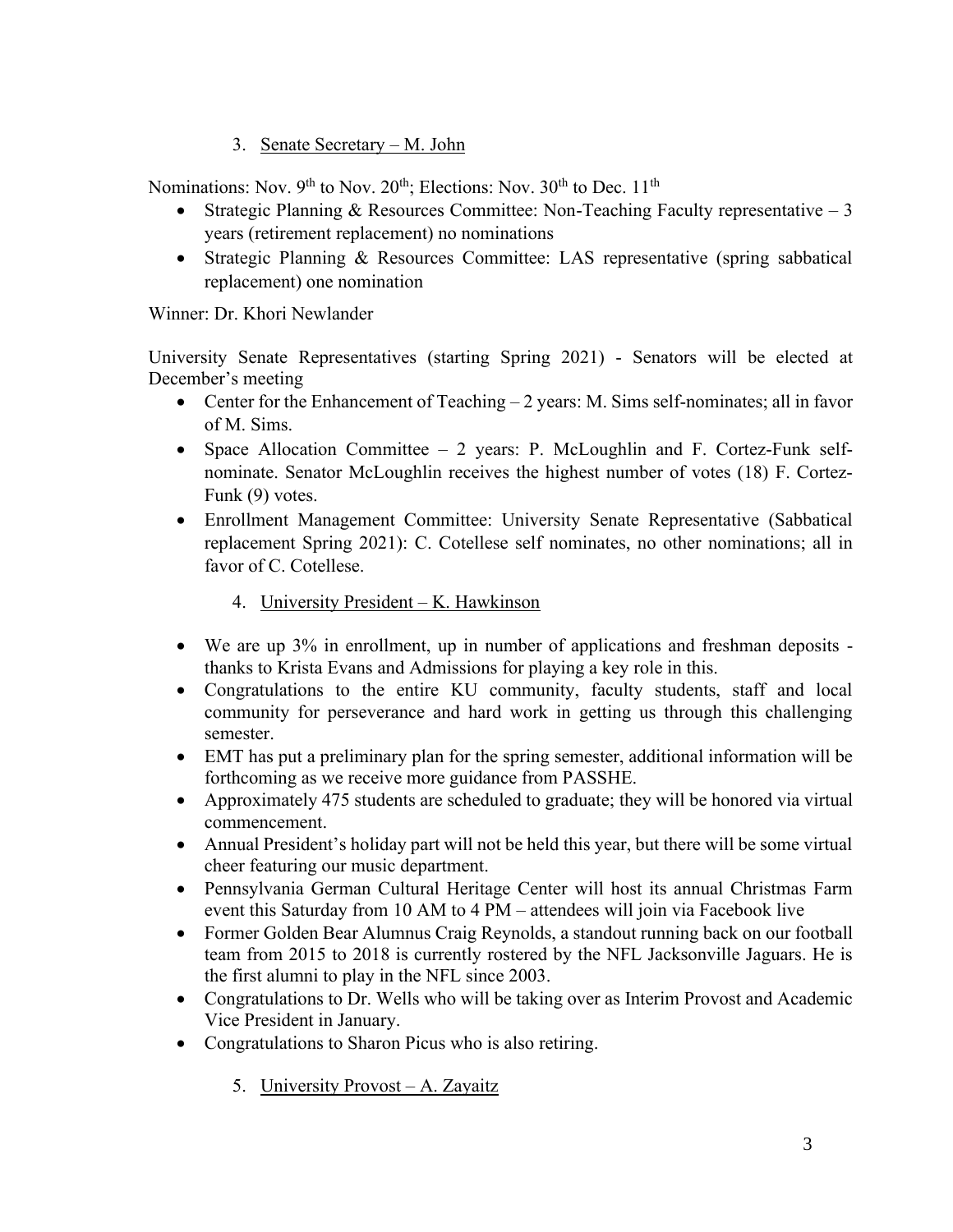- Thank you for all your kind remarks and emails both for retirement and death of my mother
- Thanks to everyone for work on advisement and outreach
- Winter course registration is open, and contracts will go out shortly.
- Spring Chambliss winners will receive awards virtually

# 6. Student Government Board – L. Yurchak

- Fall Fest went well with great turnout
- Welcome new members from general election—one for each academic college, new student rep and At-large representative
- New treasurer, Garrett Hudak
- Wellness Event—has raised a significant amount of funding and still gaining participation, created a wellness committee to help with the event.

Will be hosting an information session Friday  $\omega$ 2pm via zoom for clubs and orgs to get involved

• What the event is: This large-scale event will promote mental well-being through fun relaxing experiences that focus on techniques to encourage self-care. The goal of each experience is to encourage acceptance of mindfulness, awareness, relaxation, and understanding the need for selfcare by inviting practitioners from diverse backgrounds. This event will feature different practices for de-stressing, self-care, mindfulness, and overall wellbeing.

▪ Shippensburg and Millersville are doing this; expectations and benefits—will be working on a BSGP level to get the other institutions on board who are not in favor of a spring break

▪ Want to urge this University Senate to help promote this event once we start advertising

▪ Recognize that student morale is low and there is little to no programming for students, so we hope this helps to Meeting w/KUA— "Help is not necessary, but it is appreciated

- Working to expand the board to possibly incorporate more students, even graduate students—update, expand and create more inclusive policy to gather more students and give them an opportunity to serve on the board
- BSGP—PASSHE Board of Student Government Presidents
	- o o Auggie will be serving on a System-level Advisory group: This is a transparent and inclusive process that is intended to bring all voices and perspectives into the conversation. The System-level Advisory Group provides an opportunity for the system-level leaders of stakeholder groups to share their insights and to periodically receive information regarding the ongoing institutional integrations efforts that are part of System Redesign.
- The System-level Advisory Group includes leaders from the Board of Student Government Presidents, one SGA president from each integration combination, the Interim Faculty Council, the PA Association of Councils of Trustees, the Commission of Presidents, all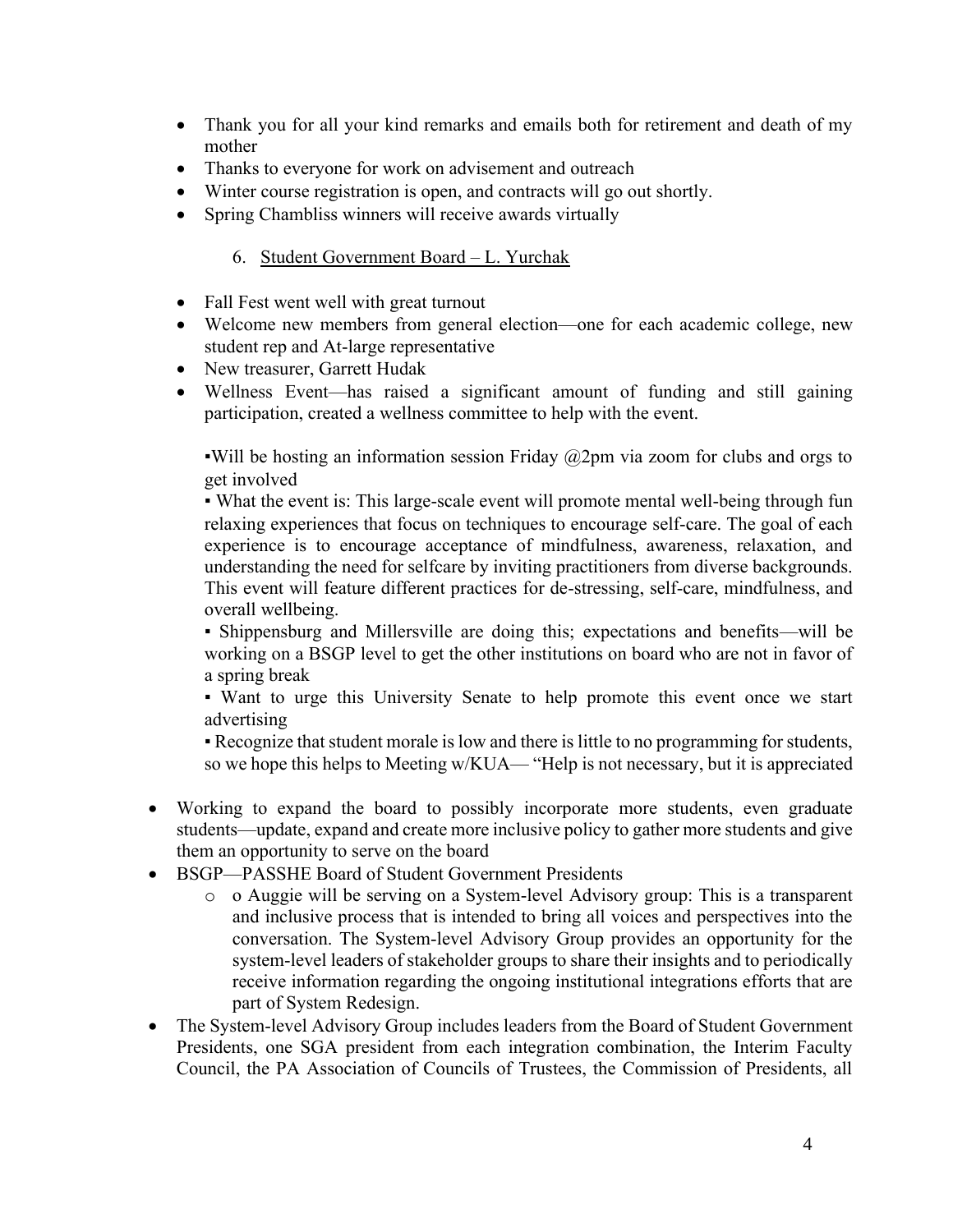state-level unions, the Board of Governors, the PA House and Senate, the Governor's Office, and the PA Workforce Development Association.

- BSGP created a document for other Student Body Presidents urging them to consider an alternative grading policy in semesters where students are under the restrictions of COVID guideline's and cannot receive a traditional or normal college experience
	- Friendly Amendment to Joint Resolution—during the time the resolution is brought up
		- o Proposed to the second identified resolved item which should say the following instead: "Be it further Resolved, Student Government Board and University Senate call upon KU Administration to help promote and fund the "Gimme a Break" campaign, which is intended to promote mental health and spiritual wellness during these scheduled "Wellness Days".
- Reason: explicitly define and have university help promote the wellness events which are being planned on the designated supplemental spring break days

# 7. Assessment Office – K. Rauch

- January Assessment day will be held on Tuesday, January  $12<sup>th</sup>$  from 9 AM to noon. Several award-winning speakers will be in attendance. There will be discussion on general education and program assessment.
- There will be a call for proposals in March for up to \$5000 per person in assessment grant money.

# **V. Unfinished Business -** S. Lem:

- 1. UG Academic Forgiveness (ACA-055) @ ASPC: Recommendations are being made to the Deans, some of these polices will be brought to the Senate floor in spring.
- 2. Course Grading Undergraduate Students (ACA-048) @ ASPC [Tabled until Fall 2021]:
- 3. Final Examinations (ACA-025) @ S. Lem: Revised Final Exam policy will be presented in spring semester.
- 4. COVID-19 Fall 2020 Survey: Survey is still open to students, so far 530 responses campus wide have been received.

## **VI. New Business**

## 1. Senate-SGB Wellness Days Resolution (see attached)

S. Lem: SGB met with Senate Exec to voice concerns about the spring 2021 plan, specifically regarding the change to spring break. Both bodies worked to develop a joint resolution on the spring 2021 plan that is before the senate body today. The resolution was circulated prior to the meeting.

L. Yurchak: Friendly amendment: the second identified resolved item should say "Be it further resolved SGB and University Senate call upon KU's administration to help promote and fund the 'Gimme a Break Campaign' which is intended to promote mental health and spiritual wellness during these scheduled wellness days." This is just to explicitly define and have the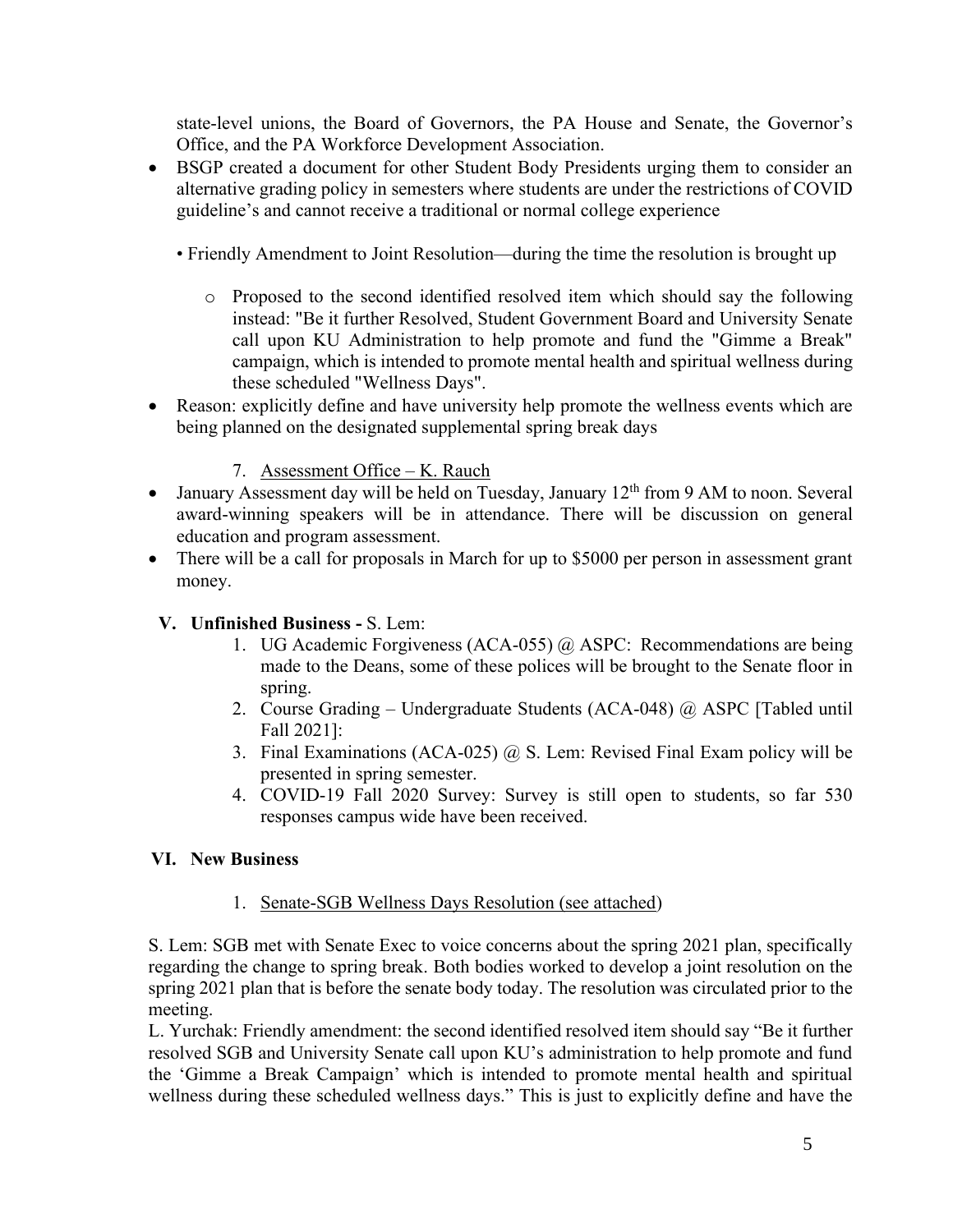university help promote the wellness events which are being planned on the designated supplemental spring break days.

S. Lem: Since this resolution comes from Senate Exec. and SGB representatives, it does not need a second, but the floor is open for discussion.

P. McLoughlin: The idea that SGB and University Senate call upon KU faculty to provide these wellness days to improve mental and spiritual health by refraining or requesting students to complete academic related activities on those days is problematic. What an individual does with his or her time should be up to that individual. Why are we telling students how to spend their time, that should be left to the student.

S. Lem: The response for number three was drafted around the same time discussions were being had with the Provost and President about the expectations for wellness days. Students expressed that they did not want to be required to work if they did not want to work.

L. Yurchak: It is going to be similar to how the campus is operating right now, similar to the recreation center, you are not required to go in, but if you want to, you can.

P. McLoughlin: Again, this decision should not be made for students.

E. Kraal: There is nothing as I read it that requires students to participate, it simply provides students with the opportunity.

W. Hilton: There are areas within my division where we cannot operate without students; students understand that. We will make accommodations for students who want to be off on those days, but we cannot operate if we do not have students.

S. Lem: Hearing no other comments, motion to close debate. C. Cotellese moves, J. Schlegel seconds; all in favor of closing debate.

S. Lem: Debate is closed. All in favor of supporting the resolution. There is enough support to move the resolution forward. We will try to address the concerns of senators McLoughlin and Hilton.

## 2. Election of Senate President and Secretary – C. Bolger, J. Chernekoff, C. Price.

C. Bolger: Floor is open for nomination for secretary and president positions. Hearing no other nominations for the positions of Secretary and President, the Senate body voted on both positions via survey. Both senators Lem and John have been re-elected for President and Secretary effective Fall 2021.

## **VII. Good of the Order - S. Lem**

1. Deadline for fall 2020 grade change policy: We provided students a week from the time grades were submitted to put in a grade change, but the timeline is problematic for a number of reasons.

A. Zayaitz: In spring we did not have the bump against the holiday, this is what we are experiencing here, which makes it difficult for various offices to get back to students in a timely manner for academic progress. I propose that the deadline be moved to Saturday at midnight after grades are posted on Tuesday.

S. Lem: All in favor of this change? There is sufficient support to move forward with this new deadline.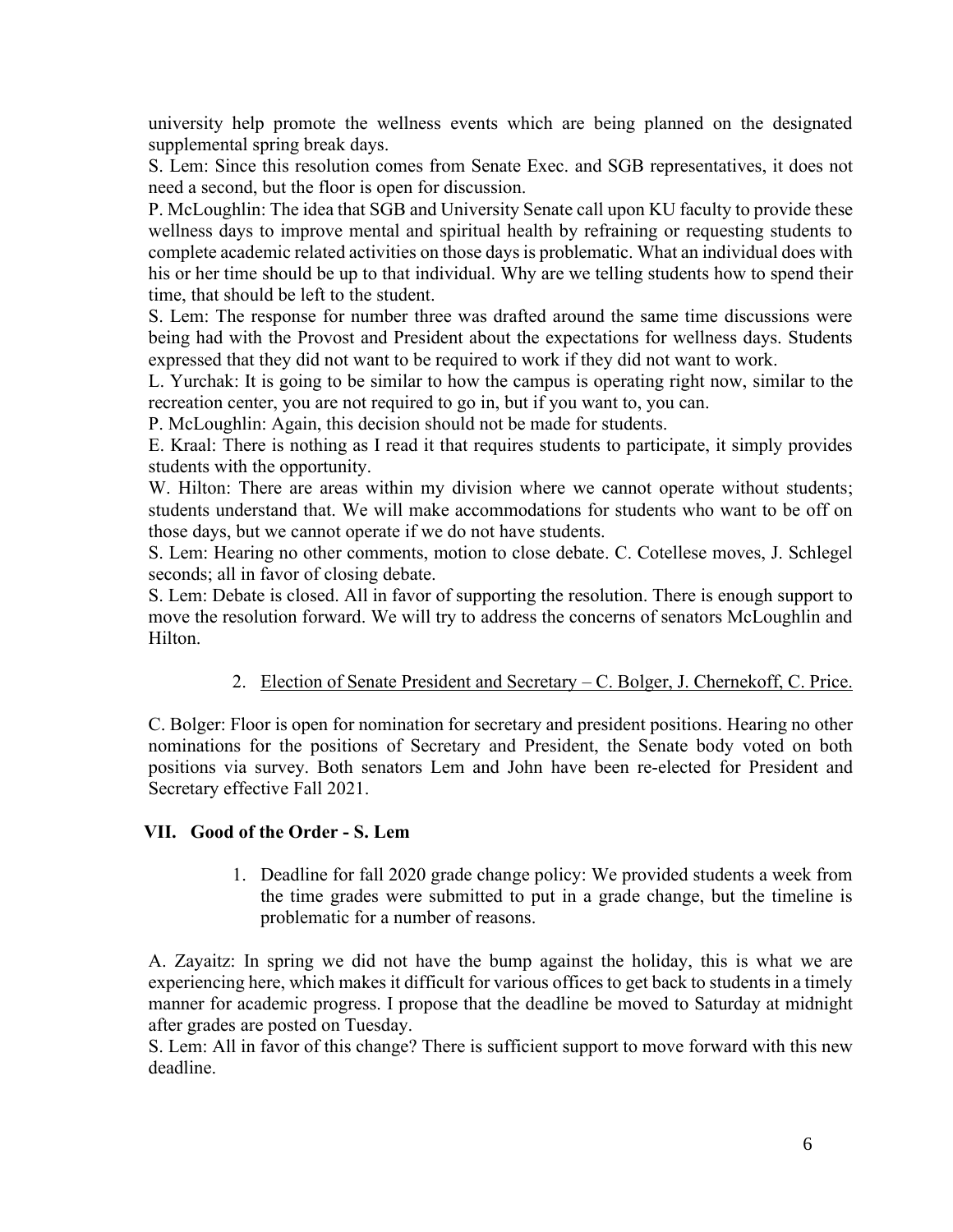2. Senate Constitution Revision Taskforce: This committee has made several suggestions about revisions. There was no final vote to move to the agenda at this time, but senator Vaughn will provide some information.

M. Vaughn: Revisions were done in two parts, both documents were revised to align with current practices and sent off to senate exec. who will present to the senate body in the near future.

S. Lem: Thanks to everyone for their hard work on this committee.

3. Residence Halls - D. Johnson: Questions have come up on several committees about students in residence halls, specifically with the new mandate about testing and what we can and cannot do. For instance, how would students find out from their roommate if they are positive for Covid-19 or not? Can we then eliminate the additional surcharge for single rooms so that more students have this option in the spring for housing? The suggestion is a reduction and not an elimination of the fee for students wanting to return in the spring but are concerned about sharing a room.

D. Reasoner: Numbers look better for spring semester, we are under occupancy, but the numbers fluctuate. If the decision was made earlier to go single this could have been accommodated, at the moment we cannot do so. There has to be a balancing act of what is fair and ethical, students cannot pay varying prices for different size rooms. There is also the problem of differentiating who gets a single or a double room. Currently, room changes will be granted at the beginning of the semester, the occupancy rate right now is 52% but is subject to change.

D. Johnson: I do not see the unethical issue, perhaps some kind of incentive system can be useful.

P. McLoughlin: Dr. Johnson's point is well taken, this is a great idea, please give this some consideration.

T. Wong: Perhaps a policy to give students the option of having a single room might be useful.

D. Reasoner: Still, there is a balancing act of being equitable. These points will be considered.

D. Johnson: Please reach out to students about change of grades and be available to them up until the deadline.

> 4. Bateman-Schaeffer award - S. Lem: I would like to award the Bateman Schaeffer Award to Dr. Anne Zayaitz for her dedicated years of service, academic excellence, and dedication to KU's campus community. Thank you to the foundation for their sponsorship of the gift which will be delivered to Dr. Zayaitz.

A. Zayaitz: Thank you very much for the kind words.

S. Lem: Best of luck throughout the end of the semester and have a safe holiday.

## **VIII. Adjournment**

P. McLoughlin moves to adjourn, D. Johnson seconds; all in favor. Meeting adjourns at 5:30